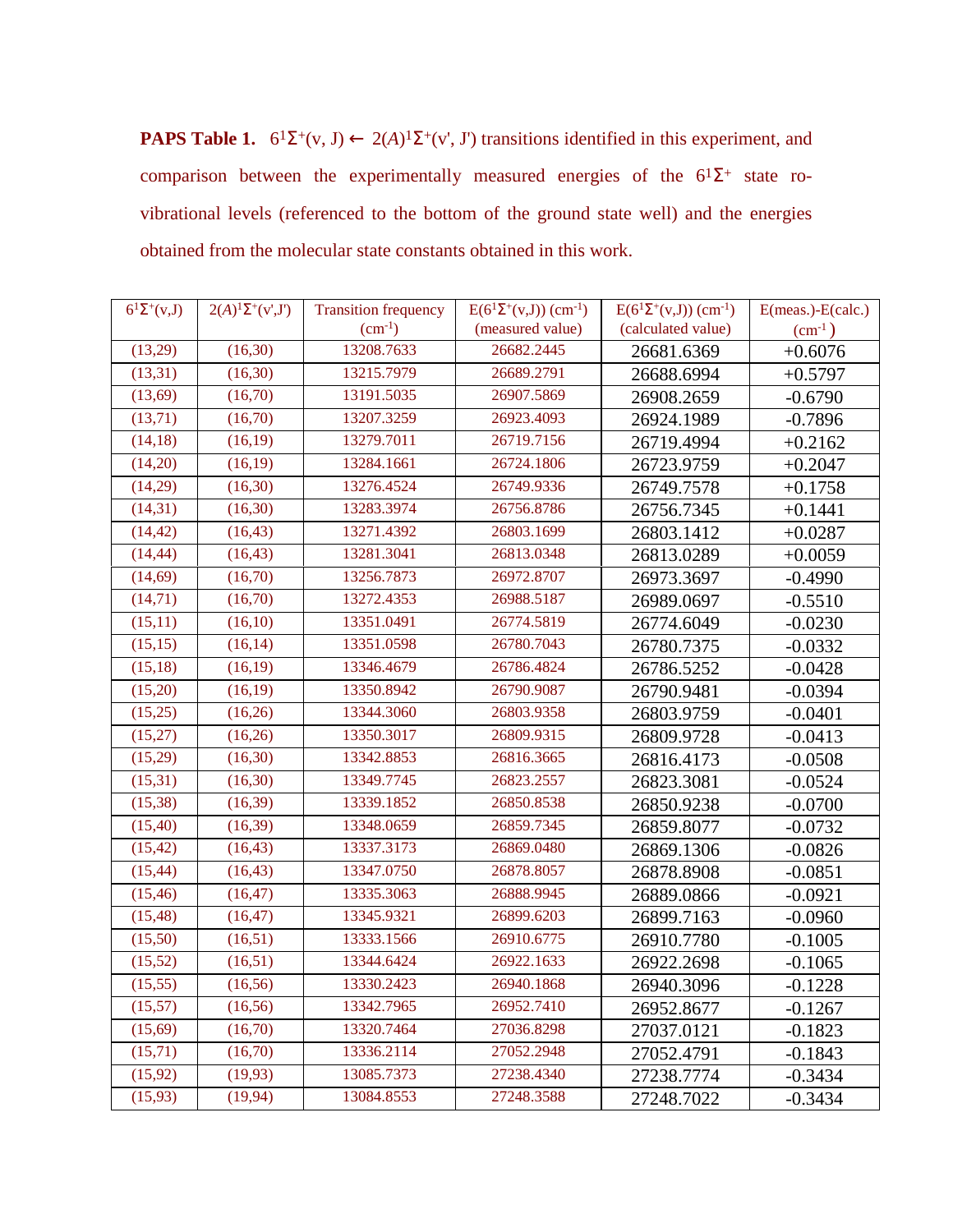| (15, 94) | (19, 93) | 13105.6614 | 27258.3581 | 27258.7195 | $-0.3614$ |
|----------|----------|------------|------------|------------|-----------|
| (15,95)  | (19, 94) | 13104.9605 | 27268.4640 | 27268.8288 | $-0.3648$ |
| (15, 97) | (19,98)  | 13081.1205 | 27288.8520 | 27289.3217 | $-0.4697$ |
| (15,99)  | (19,98)  | 13101.9459 | 27309.6774 | 27310.1772 | $-0.4998$ |
| (16, 18) | (16,19)  | 13411.9733 | 26851.9878 | 26852.0896 | $-0.1018$ |
| (16,20)  | (16, 19) | 13416.3459 | 26856.3604 | 26856.4590 | $-0.0986$ |
| (16,29)  | (16,30)  | 13408.0652 | 26881.5464 | 26881.6154 | $-0.0690$ |
| (16,31)  | (16,30)  | 13414.8667 | 26888.3479 | 26888.4204 | $-0.0725$ |
| (16, 42) | (16, 43) | 13401.8805 | 26933.6112 | 26933.6585 | $-0.0473$ |
| (16, 44) | (16, 43) | 13411.5253 | 26943.2560 | 26943.2912 | $-0.0352$ |
| (16, 69) | (16,70)  | 13383.2866 | 27099.3700 | 27099.1932 | $+0.1768$ |
| (16,71)  | (16,70)  | 13398.5533 | 27114.6367 | 27114.4271 | $+0.2096$ |
| (16, 92) | (19,93)  | 13145.5380 | 27298.2334 | 27297.6849 | $+0.5485$ |
| (16, 94) | (19,93)  | 13165.1745 | 27317.8699 | 27317.2751 | $+0.5948$ |
| (17,9)   | (16,10)  | 13478.6594 | 26902.1922 | 26902.2298 | $-0.0376$ |
| (17, 13) | (16, 14) | 13477.6414 | 26907.2980 | 26907.3307 | $-0.0327$ |
| (17, 17) | (16, 18) | 13476.4710 | 26914.1734 | 26914.1997 | $-0.0263$ |
| (17, 18) | (16,19)  | 13476.1396 | 26916.1541 | 26916.1926 | $-0.0385$ |
| (17,20)  | (16,19)  | 13480.4639 | 26920.4784 | 26920.5084 | $-0.0300$ |
| (17,21)  | (16,22)  | 13475.1099 | 26922.8051 | 26922.8311 | $-0.0260$ |
| (17,25)  | (16,26)  | 13473.5759 | 26933.2057 | 26933.2181 | $-0.0124$ |
| (17,29)  | (16,30)  | 13471.8747 | 26945.3559 | 26945.3521 | $+0.0038$ |
| (17, 31) | (16,30)  | 13478.6027 | 26952.0839 | 26952.0713 | $+0.0126$ |
| (17, 33) | (16, 34) | 13469.9815 | 26959.2422 | 26959.2234 | $+0.0188$ |
| (17, 38) | (16,39)  | 13467.3648 | 26979.0334 | 26978.9883 | $+0.0451$ |
| (17, 42) | (16, 43) | 13465.0604 | 26996.7911 | 26996.7251 | $+0.0660$ |
| (17, 44) | (16, 43) | 13474.5814 | 27006.3121 | 27006.2302 | $+0.0819$ |
| (17, 46) | (16, 47) | 13462.5776 | 27016.2658 | 27016.1574 | $+0.1084$ |
| (17,50)  | (16,51)  | 13459.8634 | 27037.3843 | 27037.2692 | $+0.1151$ |
| (17,69)  | (16,70)  | 13444.3010 | 27160.3844 | 27159.9128 | $+0.4716$ |
| (17,71)  | (16,70)  | 13459.3565 | 27175.4399 | 27174.9138 | $+0.5261$ |
| (18, 18) | (16,19)  | 13538.8953 | 26978.9098 | 26978.8342 | $+0.0756$ |
| (18,20)  | (16,19)  | 13543.1590 | 26983.1735 | 26983.0965 | $+0.0770$ |
| (18,25)  | (16,26)  | 13536.1151 | 26995.7438 | 26995.6471 | $+0.0967$ |
| (18,26)  | (16,27)  | 13535.6632 | 26998.5799 | 26998.4809 | $+0.0990$ |
| (18,27)  | (16,26)  | 13541.8940 | 27001.5227 | 27001.4224 | $+0.1003$ |
| (18,28)  | (16,27)  | 13541.6566 | 27004.5733 | 27004.4713 | $+0.1020$ |
| (18,29)  | (16,30)  | 13534.2527 | 27007.7339 | 27007.6274 | $+0.1065$ |
| (18, 30) | (16,31)  | 13533.7330 | 27010.9826 | 27010.8906 | $+0.0920$ |
| (18,31)  | (16,30)  | 13540.8812 | 27014.3624 | 27014.2607 | $+0.1017$ |
| (18, 32) | (16,31)  | 13540.5889 | 27017.8385 | 27017.7376 | $+0.1009$ |
| (18, 33) | (16, 34) | 13532.1571 | 27021.4178 | 27021.3209 | $+0.0969$ |
| (18, 34) | (16,35)  | 13531.6161 | 27025.1198 | 27025.0106 | $+0.1092$ |
| (18, 35) | (16, 34) | 13539.6536 | 27028.9143 | 27028.8064 | $+0.1079$ |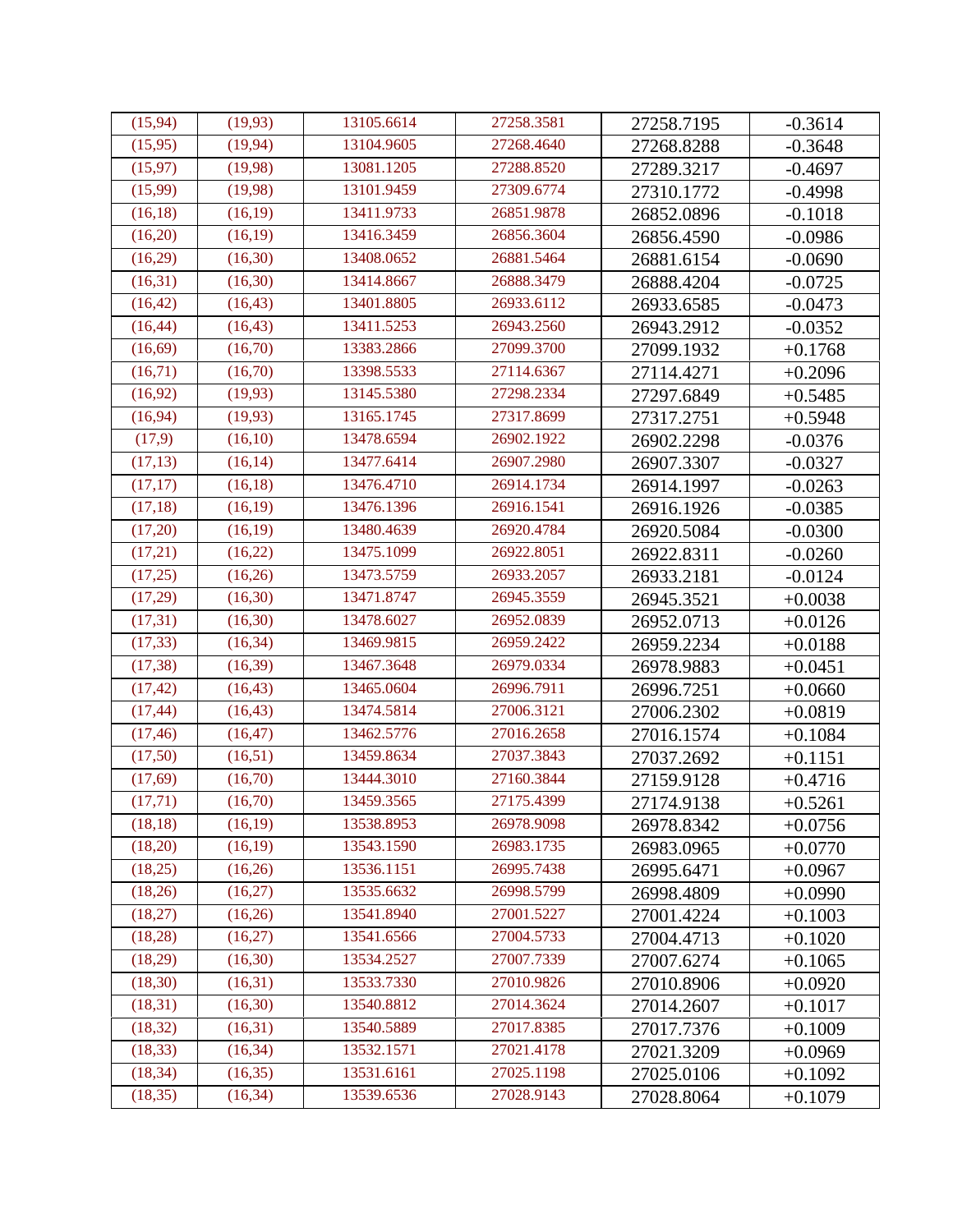| (18, 36) | (16,35)  | 13539.3161 | 27032.8198 | 27032.7081 | $+0.1117$ |
|----------|----------|------------|------------|------------|-----------|
| (18, 42) | (16, 43) | 13526.7481 | 27058.4788 | 27058.3303 | $+0.1485$ |
| (18, 44) | (16, 43) | 13536.1436 | 27067.8743 | 27067.7079 | $+0.1664$ |
| (18,69)  | (16,70)  | 13503.6738 | 27219.7572 | 27219.1711 | $+0.5861$ |
| (18, 71) | (16,70)  | 13518.4994 | 27234.5828 | 27233.9390 | $+0.6438$ |
| (18, 92) | (19,93)  | 13259.7194 | 27412.4161 | 27411.1157 | $+1.3004$ |
| (18,94)  | (19,93)  | 13278.6771 | 27431.3738 | 27430.0022 | $+1.3716$ |
| (19,9)   | (16,10)  | 13602.9880 | 27026.5208 | 27026.3954 | $+0.1254$ |
| (19, 13) | (16, 14) | 13601.8366 | 27031.4932 | 27031.3713 | $+0.1219$ |
| (19,17)  | (16, 18) | 13600.4818 | 27038.1842 | 27038.0709 | $+0.1133$ |
| (19, 18) | (16,19)  | 13600.0211 | 27040.0356 | 27040.0145 | $+0.0211$ |
| (19,20)  | (16,19)  | 13604.3056 | 27044.3201 | 27044.2231 | $+0.0970$ |
| (19,21)  | (16,22)  | 13598.8954 | 27046.5906 | 27046.4880 | $+0.1026$ |
| (19,25)  | (16,26)  | 13597.0877 | 27056.7175 | 27056.6147 | $+0.1028$ |
| (19,29)  | (16,30)  | 13595.0505 | 27068.5317 | 27068.4414 | $+0.0903$ |
| (19,31)  | (16,30)  | 13601.6087 | 27075.0899 | 27074.9889 | $+0.1010$ |
| (19, 33) | (16, 34) | 13592.7883 | 27082.0490 | 27081.9571 | $+0.0919$ |
| (19, 38) | (16,39)  | 13589.6336 | 27101.3022 | 27101.2072 | $+0.0950$ |
| (19, 42) | (16, 43) | 13586.8387 | 27118.5694 | 27118.4741 | $+0.0953$ |
| (19, 44) | (16, 43) | 13596.0955 | 27127.8262 | 27127.7242 | $+0.1020$ |
| (19, 46) | (16, 47) | 13583.8040 | 27137.4922 | 27137.3826 | $+0.1096$ |
| (19,50)  | (16,51)  | 13580.5225 | 27158.0434 | 27157.9148 | $+0.1286$ |
| (19,69)  | (16,70)  | 13561.2157 | 27277.2991 | 27276.9680 | $+0.3311$ |
| (19,71)  | (16,70)  | 13575.7790 | 27291.8624 | 27291.5029 | $+0.3595$ |
| (19,79)  | (18, 80) | 13403.6217 | 27353.7812 | 27353.2926 | $+0.4886$ |
| (19, 81) | (18, 80) | 13420.0090 | 27370.1685 | 27369.6334 | $+0.5351$ |
| (19, 84) | (18, 85) | 13396.7432 | 27395.3798 | 27394.7984 | $+0.5814$ |
| (19, 86) | (18, 85) | 13413.9892 | 27412.6258 | 27412.0049 | $+0.6209$ |
| (19, 88) | (19, 89) | 13319.7177 | 27430.1957 | 27429.5501 | $+0.6456$ |
| (19,90)  | (19, 89) | 13337.6288 | 27448.1068 | 27447.4296 | $+0.6772$ |
| (19, 92) | (19,93)  | 13313.6373 | 27466.3340 | 27465.6390 | $+0.6950$ |
| (19, 94) | (19, 93) | 13332.1858 | 27484.8825 | 27484.1737 | $+0.7088$ |
| (20,9)   | (16,10)  | 13662.7586 | 27086.2914 | 27086.2861 | $+0.0053$ |
| (20, 13) | (16, 14) | 13661.5317 | 27091.1883 | 27091.1995 | $-0.0112$ |
| (20, 18) | (16,19)  | 13659.6796 | 27099.6941 | 27099.7333 | $-0.0392$ |
| (20, 20) | (16, 19) | 13663.8193 | 27103.8338 | 27103.8884 | $-0.0546$ |
| (20,21)  | (16,22)  | 13658.3748 | 27106.0700 | 27106.1244 | $-0.0544$ |
| (20, 22) | (16,23)  | 13657.8910 | 27108.3885 | 27108.4658 | $-0.0773$ |
| (20, 23) | (16,22)  | 13663.1430 | 27110.8382 | 27110.9124 | $-0.0742$ |
| (20, 24) | (16,23)  | 13662.8751 | 27113.3726 | 27113.4642 | $-0.0916$ |
| (20,25)  | (16,26)  | 13656.4072 | 27116.0359 | 27116.1209 | $-0.0850$ |
| (20, 26) | (16,27)  | 13655.8655 | 27118.7822 | 27118.8824 | $-0.1002$ |
| (20,27)  | (16,26)  | 13662.0086 | 27121.6373 | 27121.7485 | $-0.1112$ |
| (20, 28) | (16,27)  | 13661.6814 | 27124.5981 | 27124.7191 | $-0.1210$ |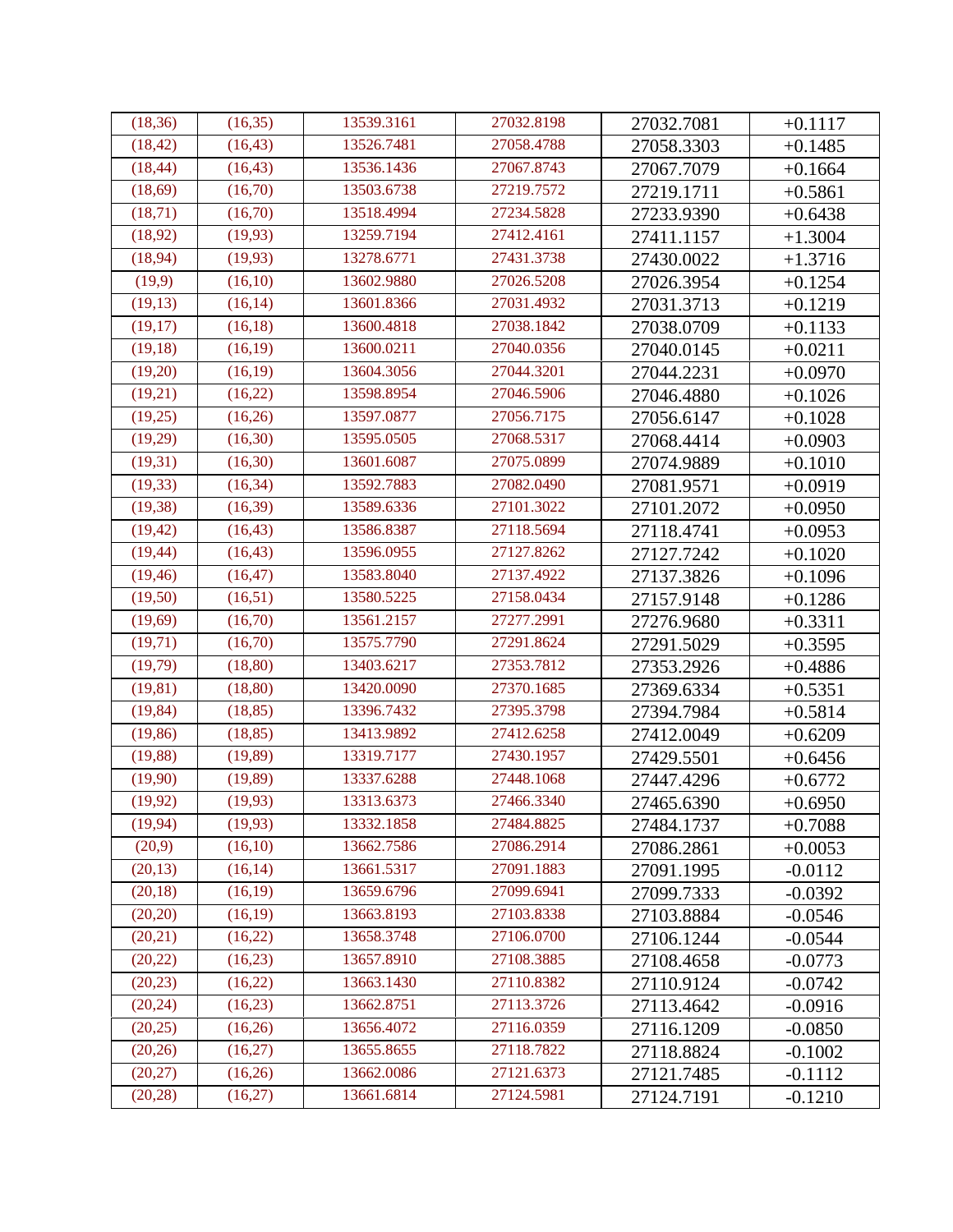| (20,29)  | (16,30)  | 13654.1973 | 27127.6785 | 27127.7940 | $-0.1155$ |
|----------|----------|------------|------------|------------|-----------|
| (20,31)  | (16,30)  | 13660.6399 | 27134.1211 | 27134.2556 | $-0.1345$ |
| (20, 33) | (16, 34) | 13651.7056 | 27140.9663 | 27141.1318 | $-0.1655$ |
| (20, 38) | (16,39)  | 13648.2379 | 27159.9065 | 27160.1246 | $-0.2181$ |
| (20, 42) | (16, 43) | 13645.1687 | 27176.8770 | 27177.1565 | $-0.2795$ |
| (20, 46) | (16, 47) | 13641.8215 | 27195.5097 | 27195.8032 | $-0.2935$ |
| (20,50)  | (16,51)  | 13638.1916 | 27215.7125 | 27216.0456 | $-0.3331$ |
| (20, 55) | (16,56)  | 13633.2484 | 27243.1929 | 27243.5610 | $-0.3681$ |
| (20,57)  | (16,56)  | 13644.9155 | 27254.8600 | 27255.2464 | $-0.3864$ |
| (20,69)  | (16,70)  | 13616.7306 | 27332.8091 | 27333.3035 | $-0.4944$ |
| (20,71)  | (16,70)  | 13631.0201 | 27347.0986 | 27347.6054 | $-0.5068$ |
| (20, 92) | (19,93)  | 13365.0171 | 27517.7138 | 27518.7010 | $-0.9872$ |
| (20, 94) | (19,93)  | 13383.0981 | 27535.7948 | 27536.8837 | $-1.0889$ |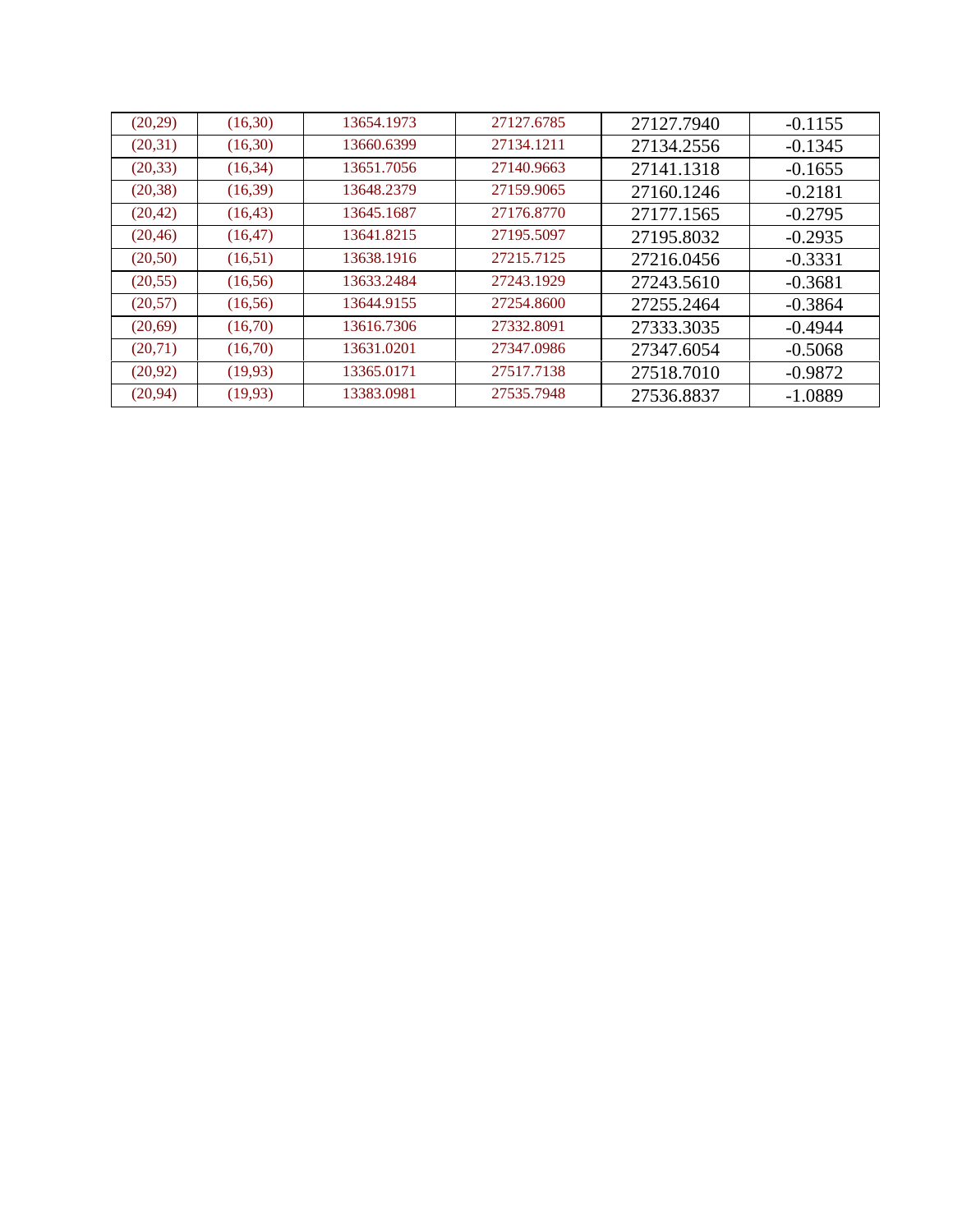**PAPS Table 2.** Absolute predissociation linewidths for different  $6^1\Sigma^+(v, J)$  levels. The predissociation rates can be obtained from  $\Gamma_{\text{pred}}(s^{-1}) = 2\pi \Delta v_{\text{pred}}$ .

| $\mathbf{v}$ | ${\bf J}$       | $\Delta v_{pred}$ (MHz) |
|--------------|-----------------|-------------------------|
| 15           | 11              | $\boldsymbol{0}$        |
|              | 15              | $\boldsymbol{0}$        |
|              | 25              | 2.2                     |
|              | 27              | 38.7                    |
|              | 38              | 38.7                    |
|              | 40              | 38.7                    |
|              | 46              | 58.9                    |
|              | 48              | 58.9                    |
|              | 50              | 58.9                    |
|              | 52              | 58.9                    |
|              | 55              | 71.1                    |
|              | 57              | 71.1                    |
|              | 69              | 170.2                   |
|              | 71              | <u>190.5</u>            |
|              | 76              | 241.1                   |
|              | 79              | 285.6                   |
|              | 92              | 484.0                   |
|              | 94              | 524.5                   |
| 17           | $\overline{9}$  | 91.3                    |
|              | 13              | 99.4                    |
|              | 17              | 111.5                   |
|              | 21              | 119.6                   |
|              | 25              | 99.4                    |
|              | 29              | 99.4                    |
|              | 33              | 99.4                    |
|              | 38              | 89.3                    |
|              | 42              | 79.1                    |
|              | 46              | 79.1                    |
|              | 50              | 79.1                    |
|              | 69              | 79.1                    |
|              | 71              | 79.1                    |
| 18           | 18              | 259.2                   |
|              | 25              | 686.4                   |
|              | 26              | 807.4                   |
|              | 27              | 1071.1                  |
|              | 28              | 1243.1                  |
|              | 29              | 1496.2                  |
|              | $\frac{30}{31}$ | $\frac{1484.0}{1435.4}$ |
|              |                 |                         |
|              | $\frac{32}{33}$ | 1131.8                  |
|              |                 | $\frac{767.4}{646.0}$   |
|              | 34              |                         |
|              | 35              |                         |
|              | 36              | 342.3                   |
|              | 42              | 61.2                    |